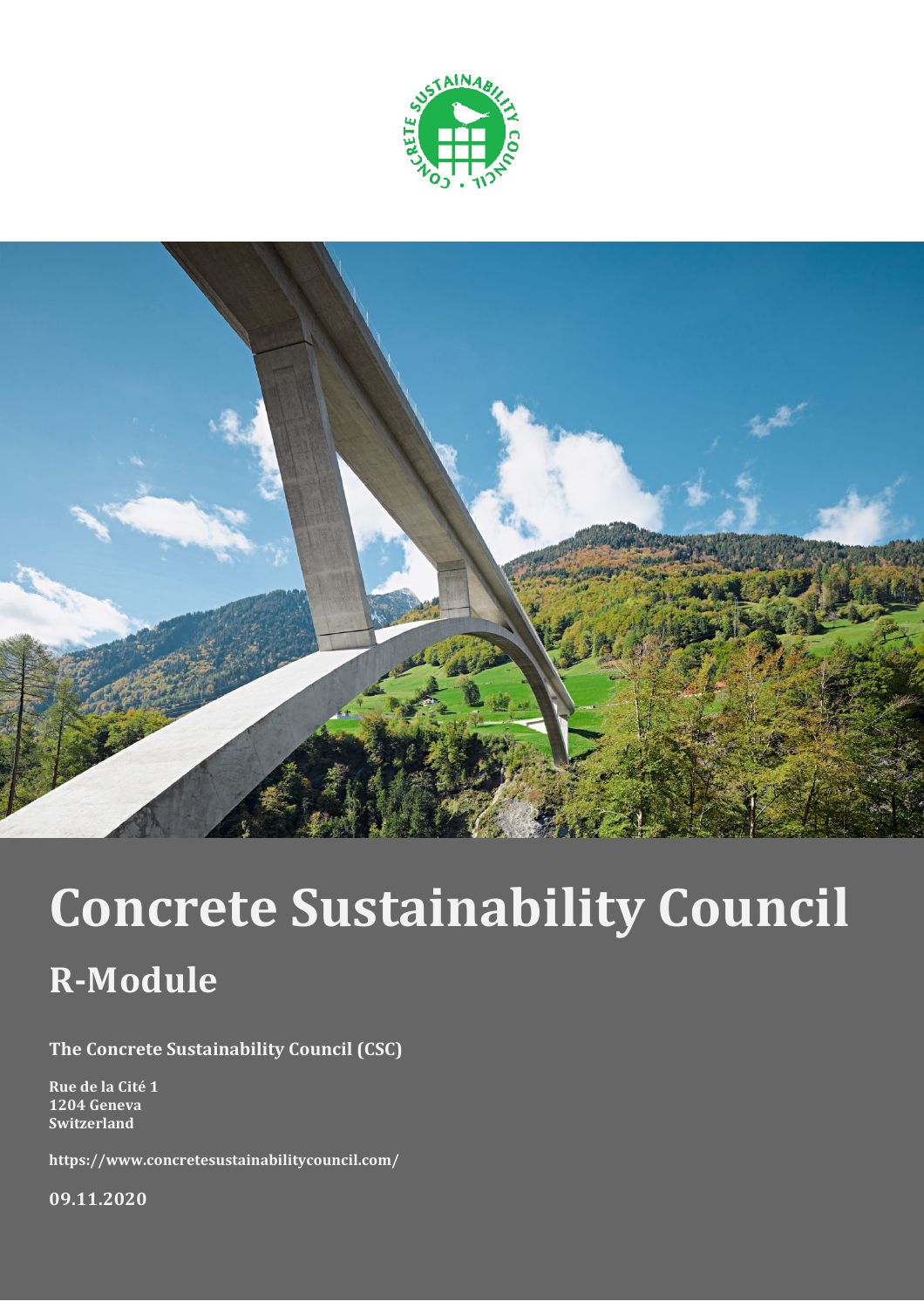

# <span id="page-1-0"></span>**Table of Contents**

|  | <b>Table of Contents</b><br><b>R-Module</b> |   |
|--|---------------------------------------------|---|
|  |                                             |   |
|  | R1 - Responsible Sourcing                   |   |
|  | R <sub>2</sub> - Traced R-Material Supply   |   |
|  | R3 - Recycled Material Consumption          | 4 |
|  | R4 - Quality management                     | 6 |
|  | R5 - Minimum Recycled Material Content      |   |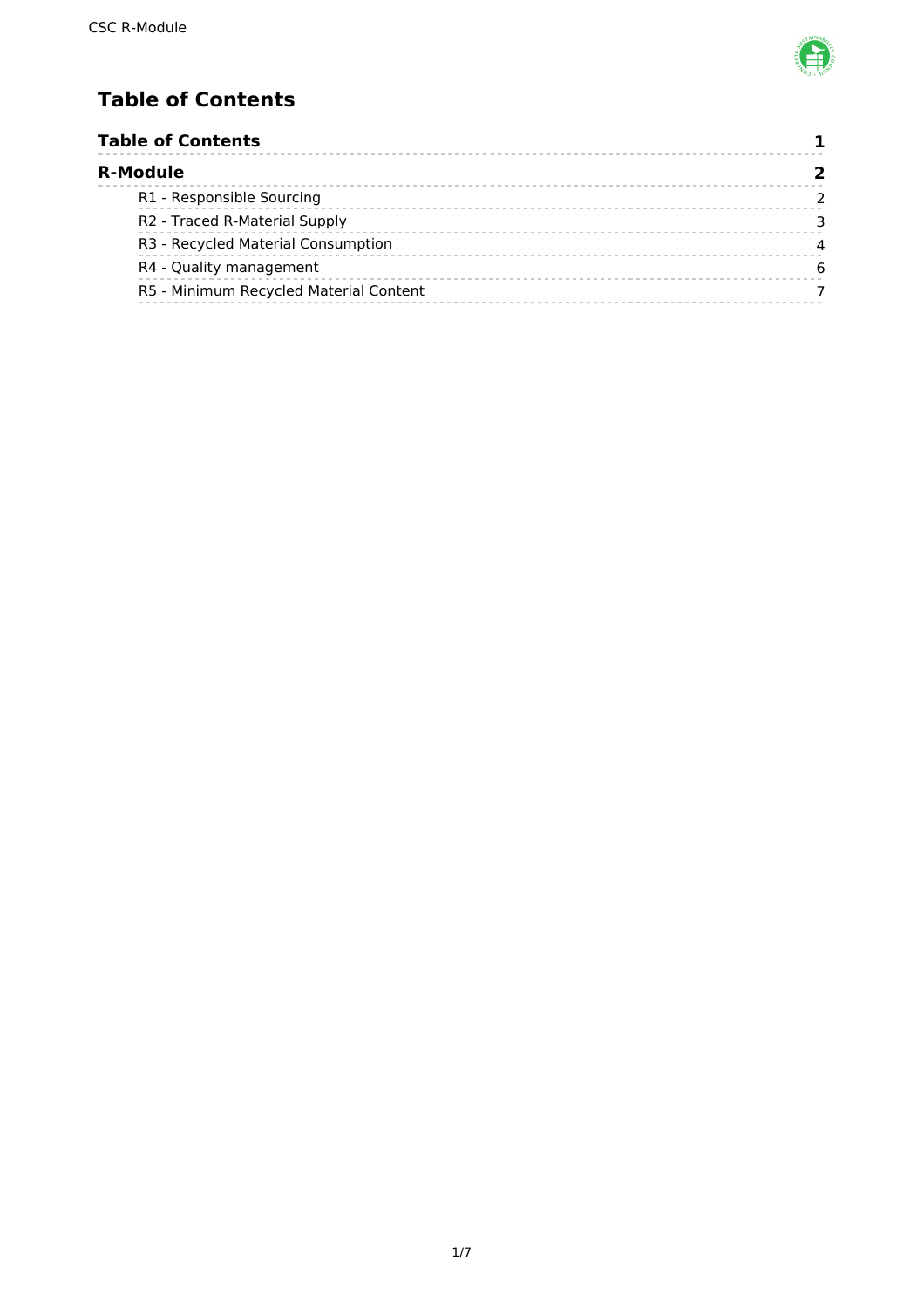

# <span id="page-2-0"></span>**R-Module**

# <span id="page-2-1"></span>**R1 - Responsible Sourcing**

### **Aim**

To ensure that responsible sourcing is appropriately addressed.

# **Total points achievable for this credit**

**Concrete:** This credit is a prerequisite for obtaining the CSC R-Module. No points can be achieved for this credit.

| R <sub>1.01</sub> CSC Certification                                                |  |  |
|------------------------------------------------------------------------------------|--|--|
| <b>Criterium Type</b><br>Plant                                                     |  |  |
| Points achievable for this criterion                                               |  |  |
| <b>Concrete: 0 points</b><br><b>Cement: 0 points</b><br><b>Aggregate: 0 points</b> |  |  |
| The concrete plant is CSC certified at the level Silver or higher.                 |  |  |
| <b>Required evidence</b>                                                           |  |  |
| CSC certificate at the level Silver or higher                                      |  |  |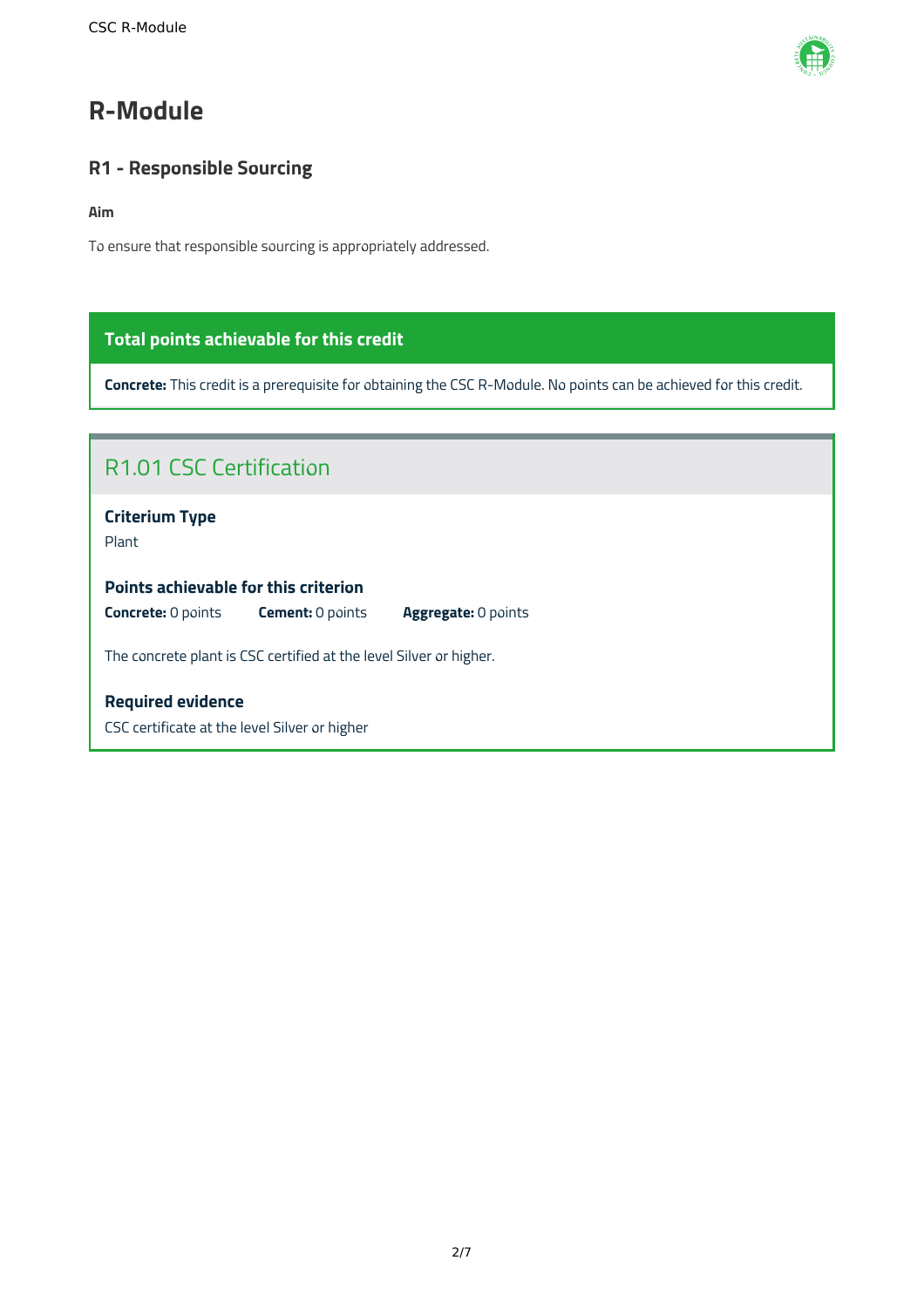

# <span id="page-3-0"></span>**R2 - Traced R-Material Supply**

#### **Aim**

To determine the R-material supply and ensure that all R-materials are from traceable sources.

# **Total points achievable for this credit**

**Concrete:** This credit is a prerequisite for obtaining the CSC R-Module. No points can be achieved for this credit.

# R2.01 Traced R-material supply

## **Criterium Type**

Plant

#### **Points achievable for this criterion**

**Concrete:** 0 points **Cement:** 0 points **Aggregate:** 0 points

The plant must list their R-material sources,

- R-material that is produced (e.g. via a mobile crusher) from own returned concrete
- Materials supplied from third parties

and demonstrate that >= 98% by mass of these R-materials come from traceable sources The amount of returned concrete that is recycled on site in a dedicated recycling plant prior to hardening does not need to be included.

## **Required evidence**

Detailed R-material list of the year n-1 (= full calendar year prior to R product certification) providing full clarification of the source of the R-material used (internal and external sources), see the annex AND

Written declaration by senior management that the list is complete

## **OR**

If the plant has started operations less than a year ago, the credit can be achieved pending the provision of a final evidence:

Detailed R-material list since the start of operations providing full clarification of the source of the R-material used (internal and external sources), see the annex

#### AND

Written declaration by senior management that the list is complete and confirmation that a complete full year material list will be provided to the auditor once the first full year is completed.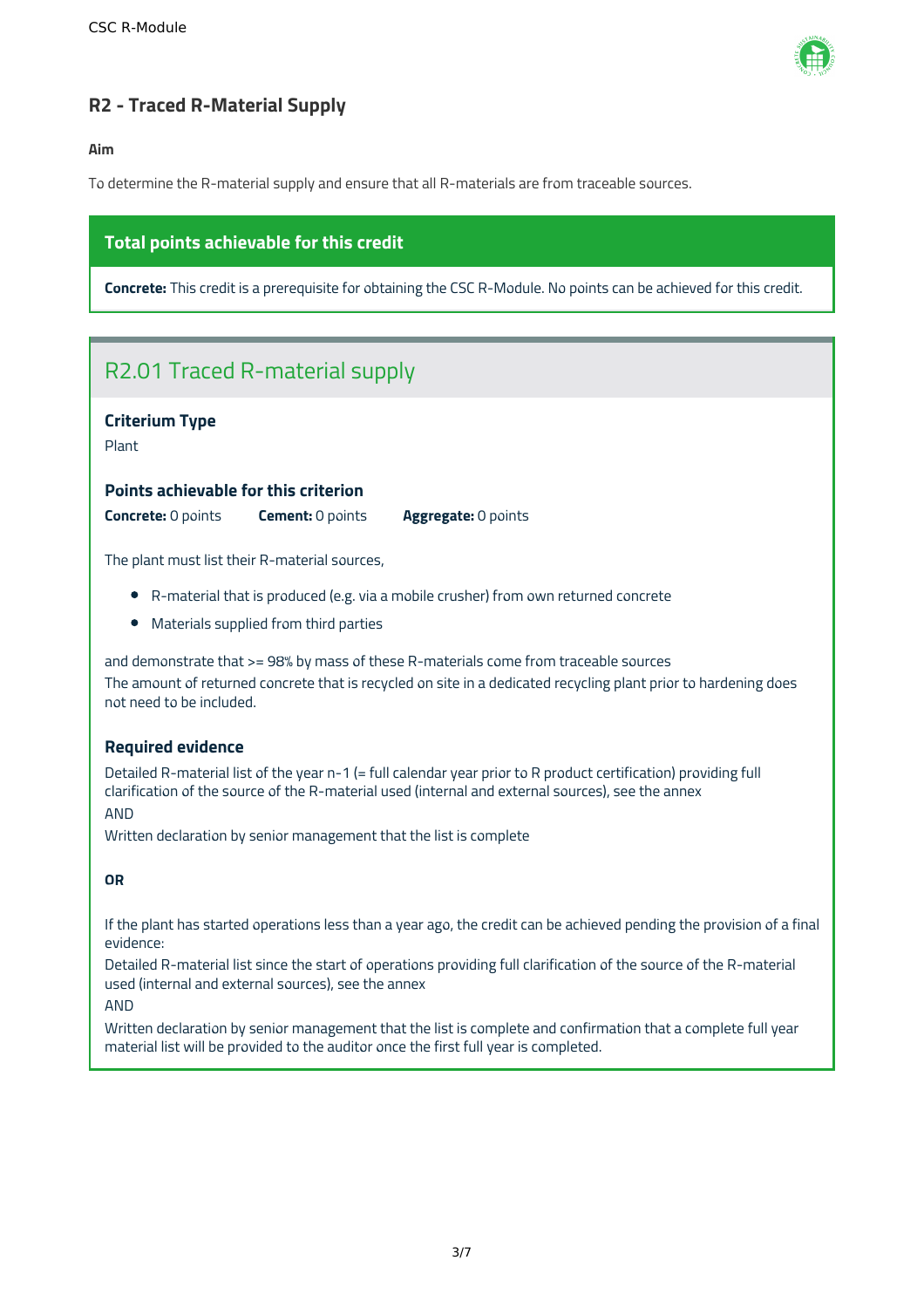

# <span id="page-4-0"></span>**R3 - Recycled Material Consumption**

#### **Aim**

To ensure that the recycled material(R-material) consumption is correctly captured.

This credit determines the RA content of the R-concrete and hence its CSC certified labelling.

# **Total points achievable for this credit**

**Concrete:** This credit is a prerequisite for obtaining the CSC R-Module. No points can be achieved for this credit.



## **Required evidence**

Deliveries ( $m<sup>3</sup>$ ) referring to the year n-1 (= full calendar year prior to R product certification). AND

Written declaration by senior management that the list is complete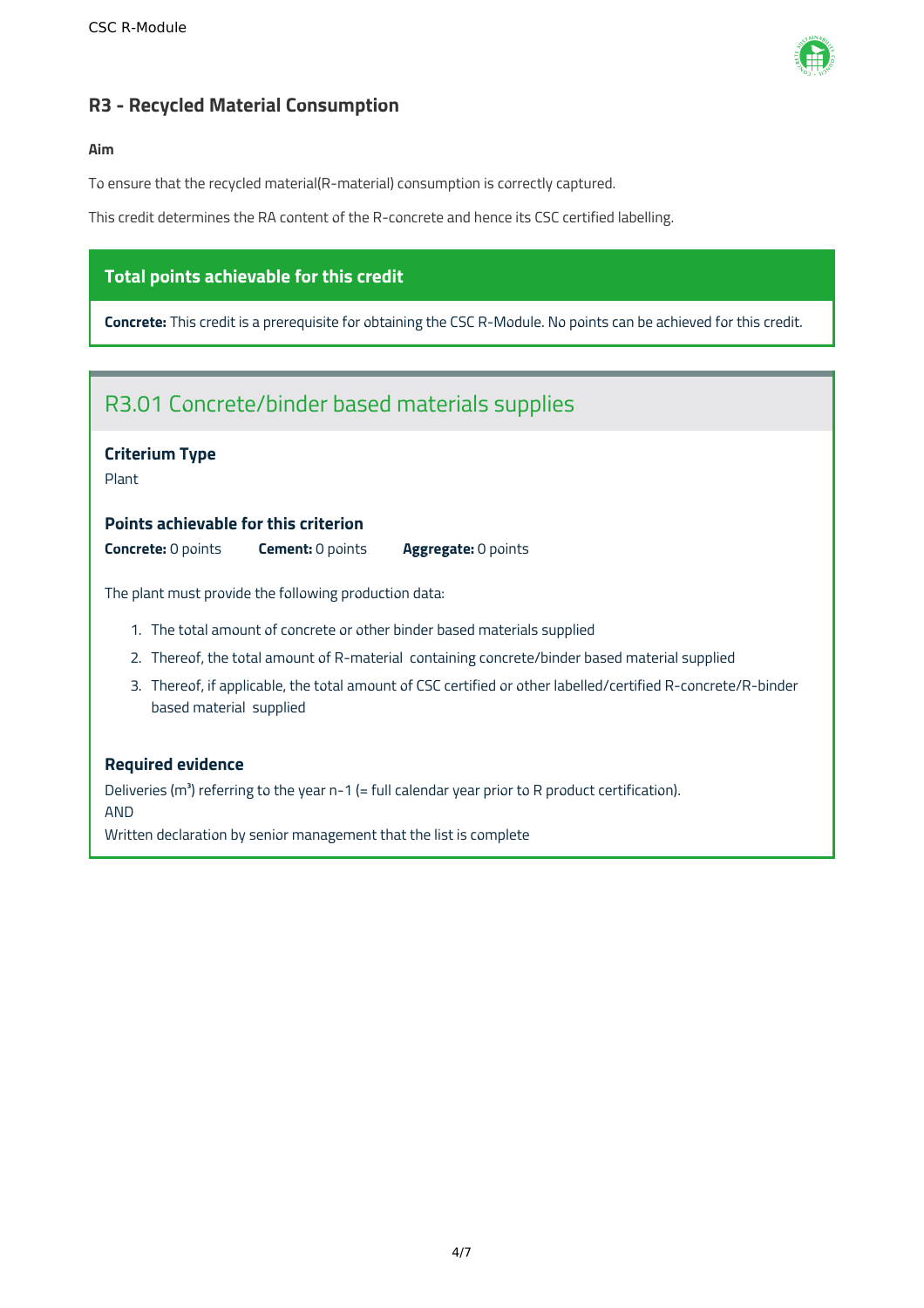

# R3.02 Amount of R-material used for the Production of R-concrete

#### **Criterium Type**

Plant

## **Points achievable for this criterion**

**Concrete:** 0 points **Cement:** 0 points **Aggregate:** 0 points

The total amount of R-material (in tons) used for the production of CSC certified or other labelled / certified and non-labelled / non-certified R-concrete must be disclosed.

R-materials added to the concrete mix via the cement or as cement substituting addition during concrete mixing (e.g. slag, fly ash, silica fume) are not in the scope of this criterion.

## **Required evidence**

1. Detailed material list on R-material used during the year n-1 (= full calendar year prior to R product certification) providing resolution down the level of products

**OR**

Batching protocols of all deliveries in the year n-1 of the R-concrete

**AND**

2. Written declaration by senior management that the evidence provided is complete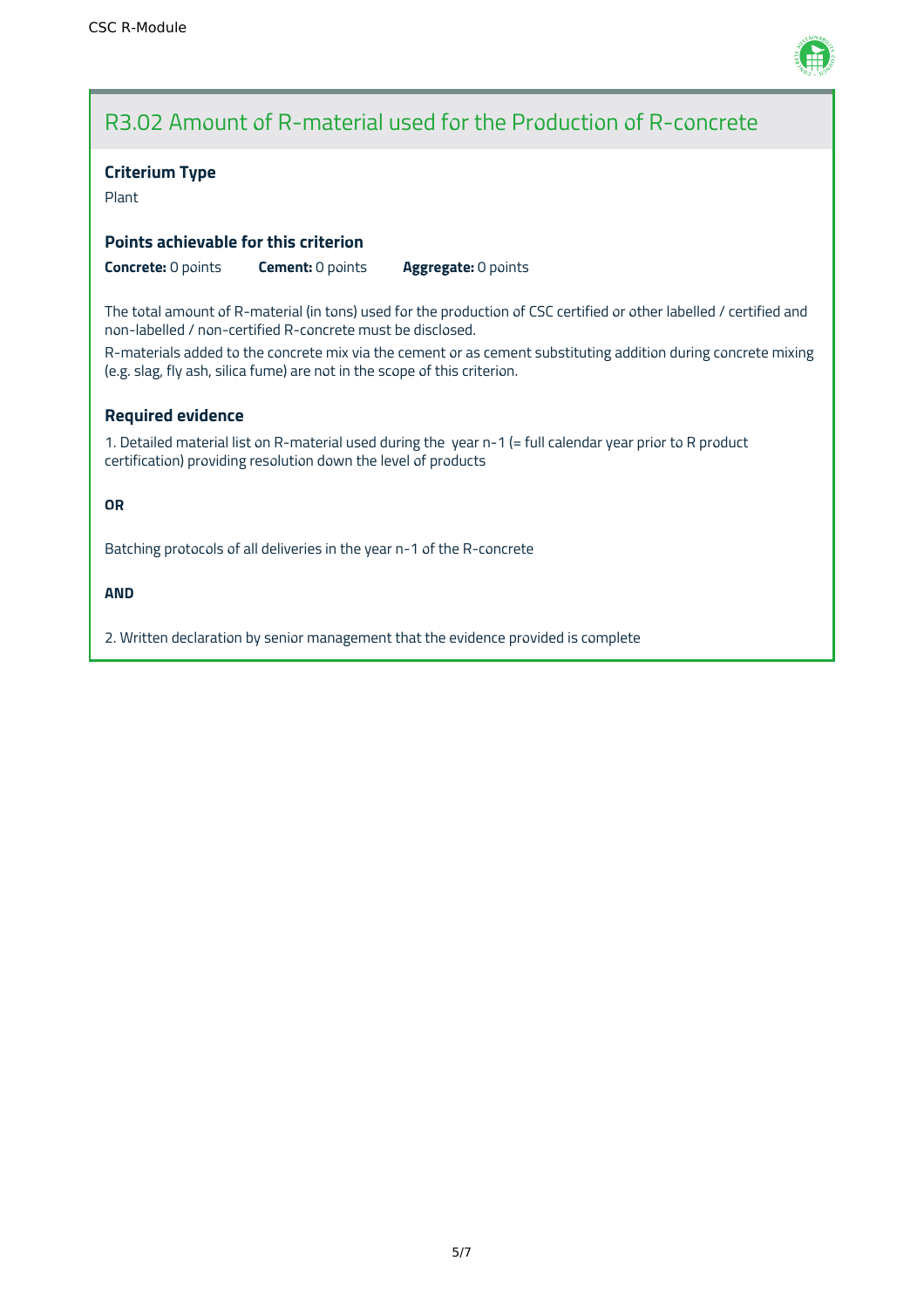

# <span id="page-6-0"></span>**R4 - Quality management**

**Aim**

To ensure that the all R-materials meet the relevant quality standards.

# **Total points achievable for this credit**

**Concrete:** This credit is a prerequisite for obtaining the CSC R-Module. No points can be achieved for this credit.

# R4.01 Quality management system (QMS)

# **Criterium Type**

Plant

#### **Points achievable for this criterion**

**Concrete:** 0 points **Cement:** 0 points **Aggregate:** 0 points

The company has a documented quality management system in place, see the annex.

## **Required evidence**

Validation by the auditor that the company has a documented quality management system.

# R4.02 Use of certified recycling material

## **Criterium Type**

Plant

#### **Points achievable for this criterion**

**Concrete:** 0 points **Cement:** 0 points **Aggregate:** 0 points

All externally sourced R-material is certified according to the relevant local standard, see the annex.

# **Required evidence**

Copy of all valid certificates